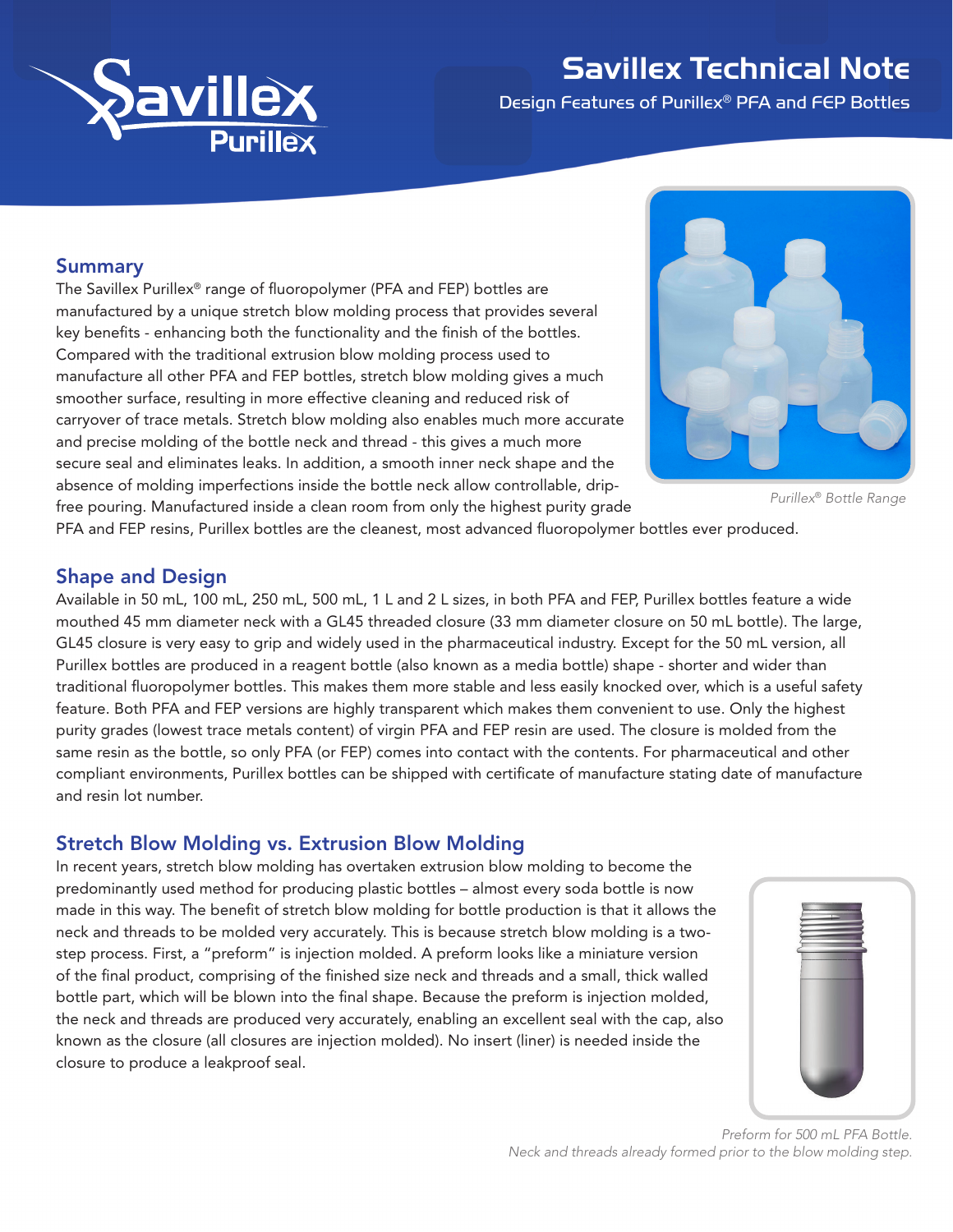In contrast, extrusion blow molding is a one step process. A molten tube of plastic is extruded into the molding press. The heated mold (tool) is closed over the molten tube and pressurized air is injected into the interior of the tube forcing the molten plastic to conform to the shape of the tool. The neck and threads are molded at the same time, and excess polymer is trimmed off the top and bottom (producing excess waste). Because the neck and thread are molded during the blow molding step, the accuracy and finish is much poorer than when injection molded and secondary machining must be performed to improve the quality of the opening. There are also limitations on the number of threads and the neck depth and shape that can be achieved with extrusion blow molding.

There is no commercially available stretch blow molding machinery that can handle the demands of fluoropolymer molding, so Savillex designed and built its own stretch blow molding machinery in house. Among all fluoropolymer bottles on the market, only Purillex bottles are produced using stretch blow molding and feature the benefits of this manufacturing technique.

# Neck and Thread

Purillex bottles feature a unique 3.5 turn thread design (other fluoropolymer bottles have only 1.5 thread turns). More thread turns means a greater thread engagement: this gives Purillex bottles a much more secure closure. As a result, a much better seal is achieved, capable of holding higher pressure without leaking. In addition, seal integrity is maintained over long storage periods because closure "relaxation" is eliminated. The CAD drawing of a Purillex bottle neck below clearly shows the 3.5 thread turns.

Because the neck is injection molded, the inside of the neck can be produced perfectly smooth and cylindrical. With extrusion blow molding, excess polymer forms ridges inside the base of the neck which allows pockets to be formed where liquid becomes trapped. With a Purillex bottle there are no such issues and the smooth inner neck contour allows very controllable pouring which is an important safety feature when dispensing concentrated acids.



# Lip and Closure

Another benefit of stretch blow molding is that, because it is injection molded, the shape of the lip of the neck is very accurately formed. The angled inner lip (shown below) is very smooth – no additional machining of the lip is required to improve the seal. The shape of the inner lip also completely eliminates drips when pouring which is an important safety benefit when dispensing concentrated acids – especially HF.

The Purillex GL45 closure (shown below) here has an inner lip that aligns and seals with the lip of the bottle neck. Because both surfaces are injection molded, an excellent seal is achieved, and because no machining of the bottle lip is required, the surface is free from machining marks that can degrade the quality of the seal. No cap liner is required, which avoids the risk of contamination, for example when the liner is placed on the lab bench and then used to reseal the bottle. Liners can also easily be lost or discarded, which then means the bottle is not sealed properly.